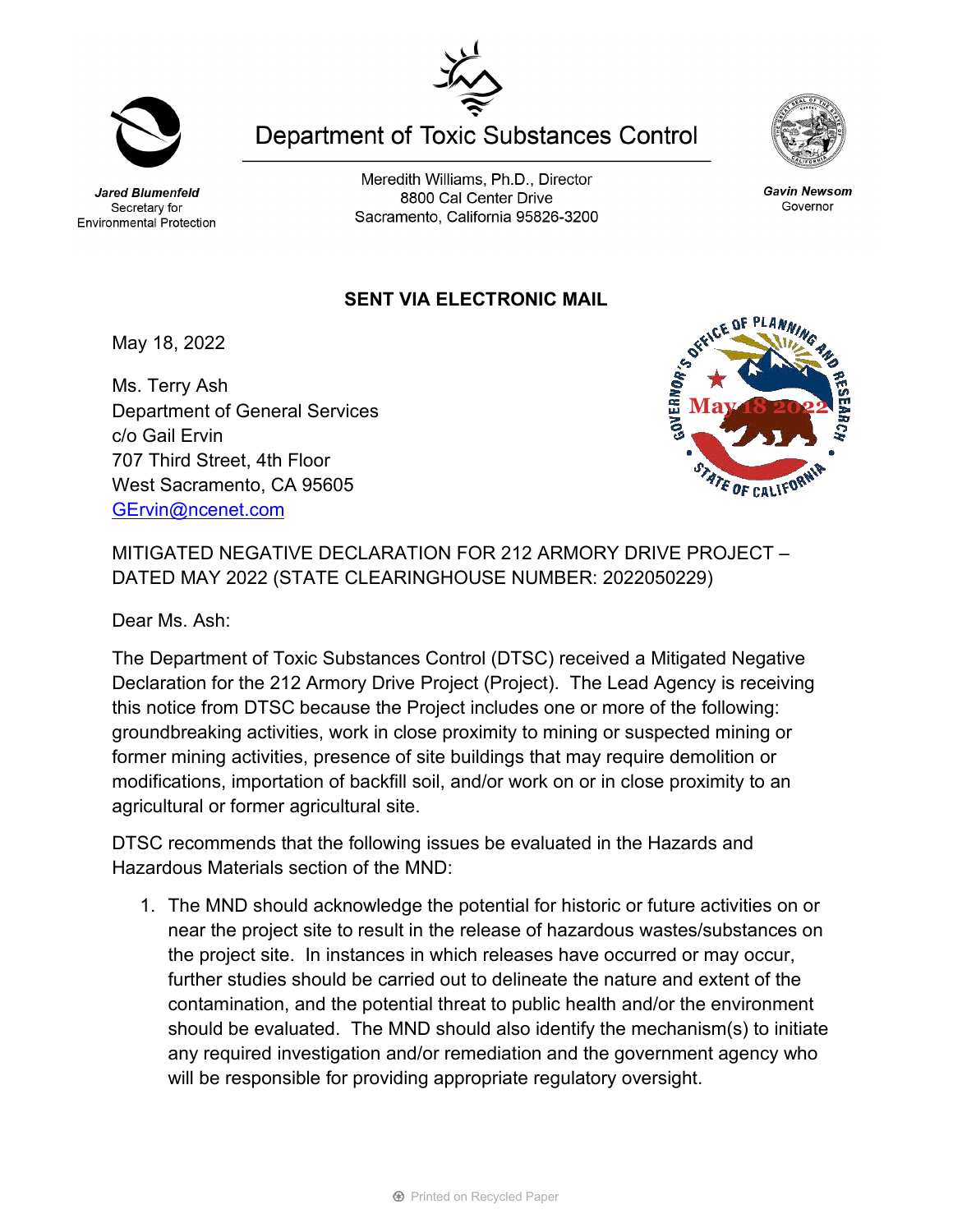Ms. Ash May 18, 2022 Page 2

- 2. If any sites within the project area or sites located within the vicinity of the project have been used or are suspected of having been used for mining activities, proper investigation for mine waste should be discussed in the MND. DTSC recommends that any project sites with current and/or former mining operations onsite or in the project site area should be evaluated for mine waste according to DTSC's 1998 [Abandoned Mine Land Mines Preliminary Assessment Handbook.](https://dtsc.ca.gov/2020/04/17/document-request/?wpf337186_14=https://dtsc.ca.gov/wp-content/uploads/sites/31/2018/11/aml_handbook.pdf)
- 3. If buildings or other structures are to be demolished on any project sites included in the proposed project, surveys should be conducted for the presence of lead-based paints or products, mercury, asbestos containing materials, and polychlorinated biphenyl caulk. Removal, demolition and disposal of any of the above-mentioned chemicals should be conducted in compliance with California environmental regulations and policies. In addition, sampling near current and/or former buildings should be conducted in accordance with DTSC's 2006 *Interim [Guidance Evaluation of School Sites with Potential Contamination from](https://dtsc.ca.gov/2020/04/17/document-request/?wpf337186_14=https://dtsc.ca.gov/wpcontent/uploads/sites/31/2018/09/Guidance_Lead_%20%20Contamination_050118.pdf)  [Lead Based Paint, Termiticides, and Electrical Transformers](https://dtsc.ca.gov/2020/04/17/document-request/?wpf337186_14=https://dtsc.ca.gov/wpcontent/uploads/sites/31/2018/09/Guidance_Lead_%20%20Contamination_050118.pdf)*.
- 4. If any projects initiated as part of the proposed project require the importation of soil to backfill any excavated areas, proper sampling should be conducted to ensure that the imported soil is free of contamination. DTSC recommends the imported materials be characterized according to *[DTSC's 2001 Information](https://dtsc.ca.gov/wp-content/uploads/sites/31/2018/09/SMP_FS_Cleanfill-Schools.pdf)  [Advisory Clean Imported Fill Material](https://dtsc.ca.gov/wp-content/uploads/sites/31/2018/09/SMP_FS_Cleanfill-Schools.pdf)*.
- 5. If any sites included as part of the proposed project have been used for agricultural, weed abatement or related activities, proper investigation for organochlorinated pesticides should be discussed in the MND. DTSC recommends the current and former agricultural lands be evaluated in accordance with DTSC's 2008 *[Interim Guidance for Sampling Agricultural](https://dtsc.ca.gov/wp-content/uploads/sites/31/2018/09/Ag-Guidance-Rev-3-August-7-2008-2.pdf)  [Properties \(Third Revision\).](https://dtsc.ca.gov/wp-content/uploads/sites/31/2018/09/Ag-Guidance-Rev-3-August-7-2008-2.pdf)*

DTSC appreciates the opportunity to comment on the MND. Should you need any assistance with an environmental investigation, please visit DTSC's [Site Mitigation and](https://dtsc.ca.gov/brownfields/voluntary-agreements-quick-reference-guide/) [Restoration Program](https://dtsc.ca.gov/brownfields/voluntary-agreements-quick-reference-guide/) page to apply for lead agency oversight. Additional information regarding voluntary agreements with DTSC can be found at [DTSC's Brownfield website.](https://dtsc.ca.gov/brownfields/)